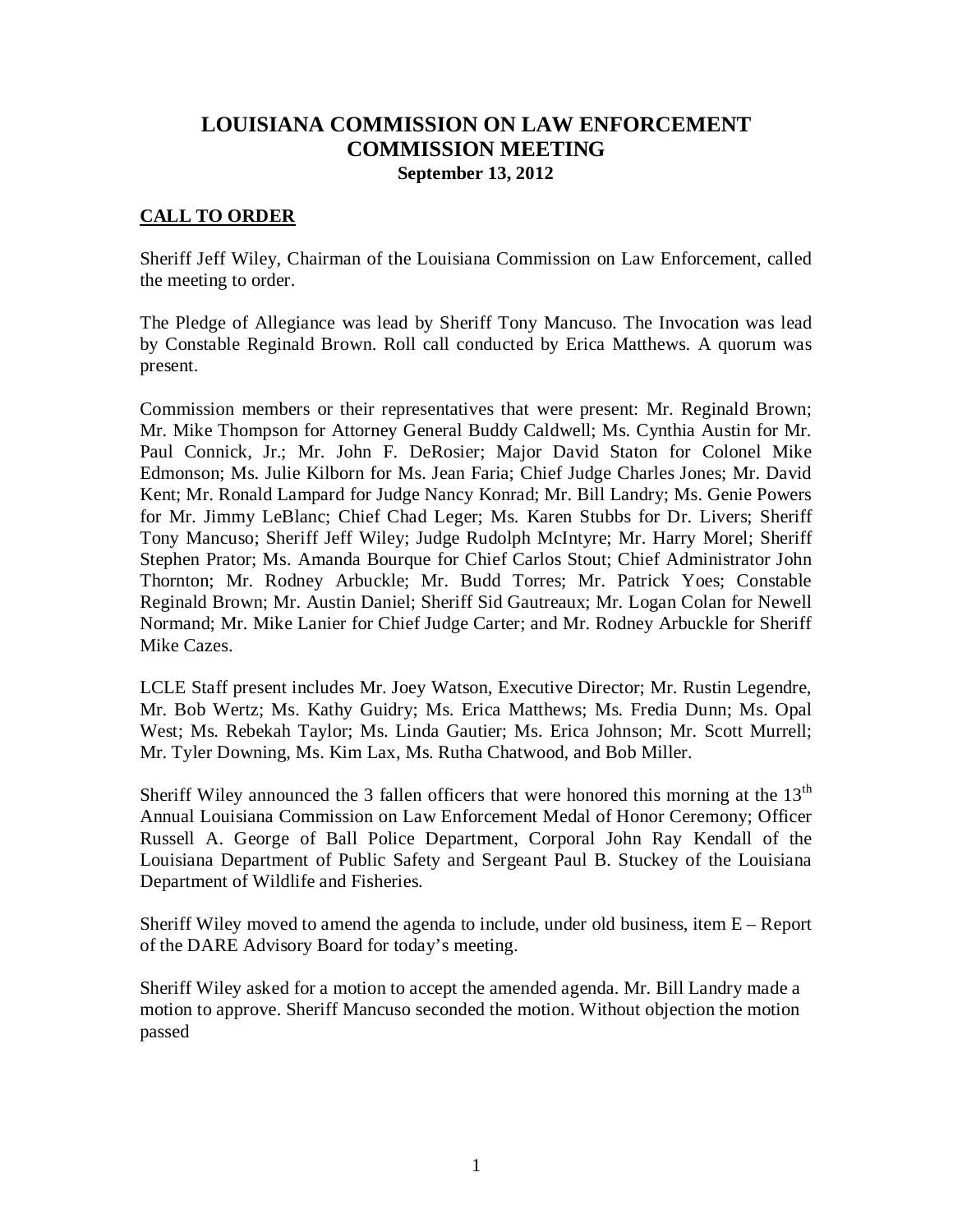# **Consideration of Minutes**

Sheriff Jeff Wiley asked for a motion to approve the minutes as presented (from May 24, 2012). Sheriff Gautreaux made a motion for approval. Sheriff Mancuso seconded the motion. The motion passed.

# **OLD BUSINESS**

### **Report of the Priorities Committee**

Mr. Joey Watson reported that on September 9, 2012 at 10:00 am, the Priorities Committee met via teleconference. One application for Calcasieu Sheriff's Office (DARE Training Center) in the amount of \$116,608.00 was added to the agenda bringing the total DARE applications to \$3,215,355.00. The Committee recommends approval of it and all other applications, allocations, and adjustments. This concludes the Priorities Committee Report.

Mr. Watson asked for a motion to accept the report. Sheriff Gautreaux made a motion to accept the report. Sheriff Prator seconded the motion. The motion passed.

Mr. Watson also reported that a couple of new Priorities Committee Members have been added to the board. We also have some commission members that have not been updated and the staff is working with the governor's office to get this information up to date. If there are any questions regarding this please see Erica Matthews or myself after the meeting.

Sheriff Wiley asked for all in favor of the report as presented. All in favor of the motion to accept the report as presented.

### **Report of the Victim Services Advisory Board**

Mr. Harry Morel reported that the Victim Services Advisory Board met at the Hilton Baton Rouge Capitol Center in Baton Rouge at 1:30 p.m., Wednesday, September 12, 2012. A quorum was present.

The Board recommends the following:

- 1. Recommend approval of the following allocations:
	- a. 1 allocation for FY 2009 VOCA in the amount of \$75,826
	- b. 3 allocations for FY 2010 VOCA in the amount of \$74,784
	- c. 3 allocations for FY 2011 VOCA in the amount of \$127,827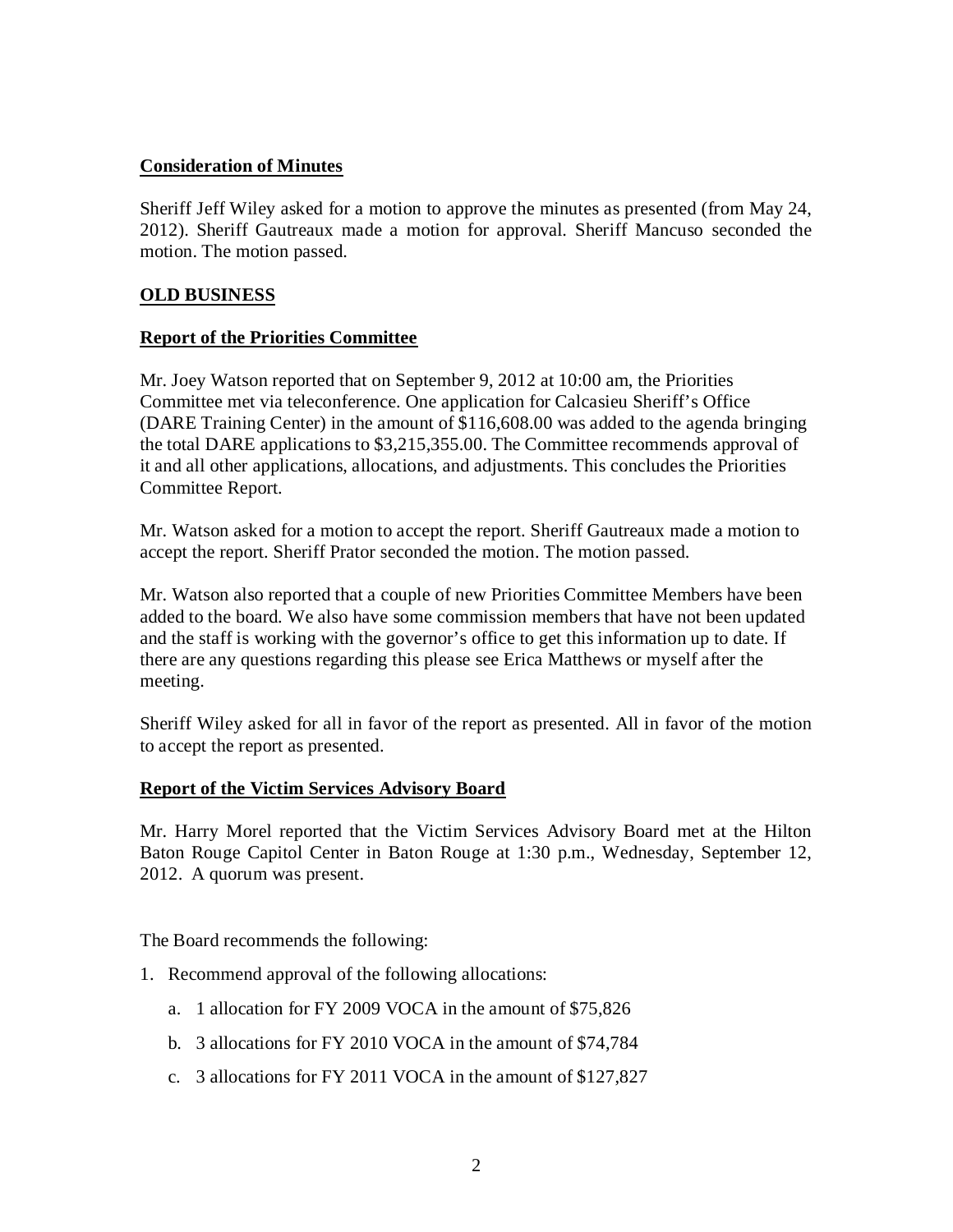- d. 72 allocations for FY 2012 VOCA in the amount of \$2,967,603
- e. 1 allocation for FY 2010 VAWA in the amount of \$1,858
- f. 9 allocations for FY 2011 VAWA in the amount of \$160,337
- 2. Recommend approval of 1 increase in the amount of \$17,414 in FY 2009 VOCA funding; 1 increase in the amount of \$25,063 in FY 2010 VOCA funding; and 5 increases in the amount of \$34,444 in FY 2011 VAWA funding.
- 3. Recommend approval of 1 application in the amount of \$927,500 in FY 2011 SAVNS (State Automated Victims Notification System) funding.
- 4. Recommend approval of 1 application in the amount of \$20,000 in FY 2009 VAWA ARRA funding.
- 5. Recommend approval of 35 VOCA applications totaling \$1,322,976 and 10 VAWA applications totaling \$175,656 with the special conditions given to the applicants.

This concludes the Victim Services Advisory Board Report.

Sheriff Mancuso made a motion for approval. Sheriff Prator seconded the motion. The motion passed.

### **Report of the Drug Control & Violent Crime Policy Board**

Mr. Harry Morel reported that the Drug Control and Violent Crime Policy Board met at the Downtown Hilton Hotel, 201 Lafayette Street, in Baton Rouge, at 2:00PM Wednesday, September 12, 2012. A quorum was present.

The Board recommends approval of the following:

- One FY-2010 District-Level Allocation totaling \$4,035
- FY-2012 District-Level Allocations totaling \$2,272,100
- FY-2012 State-Level Allocations totaling \$973,756
- One Funding Increase totaling \$10,991
- Eleven (11) Applications totaling \$717,601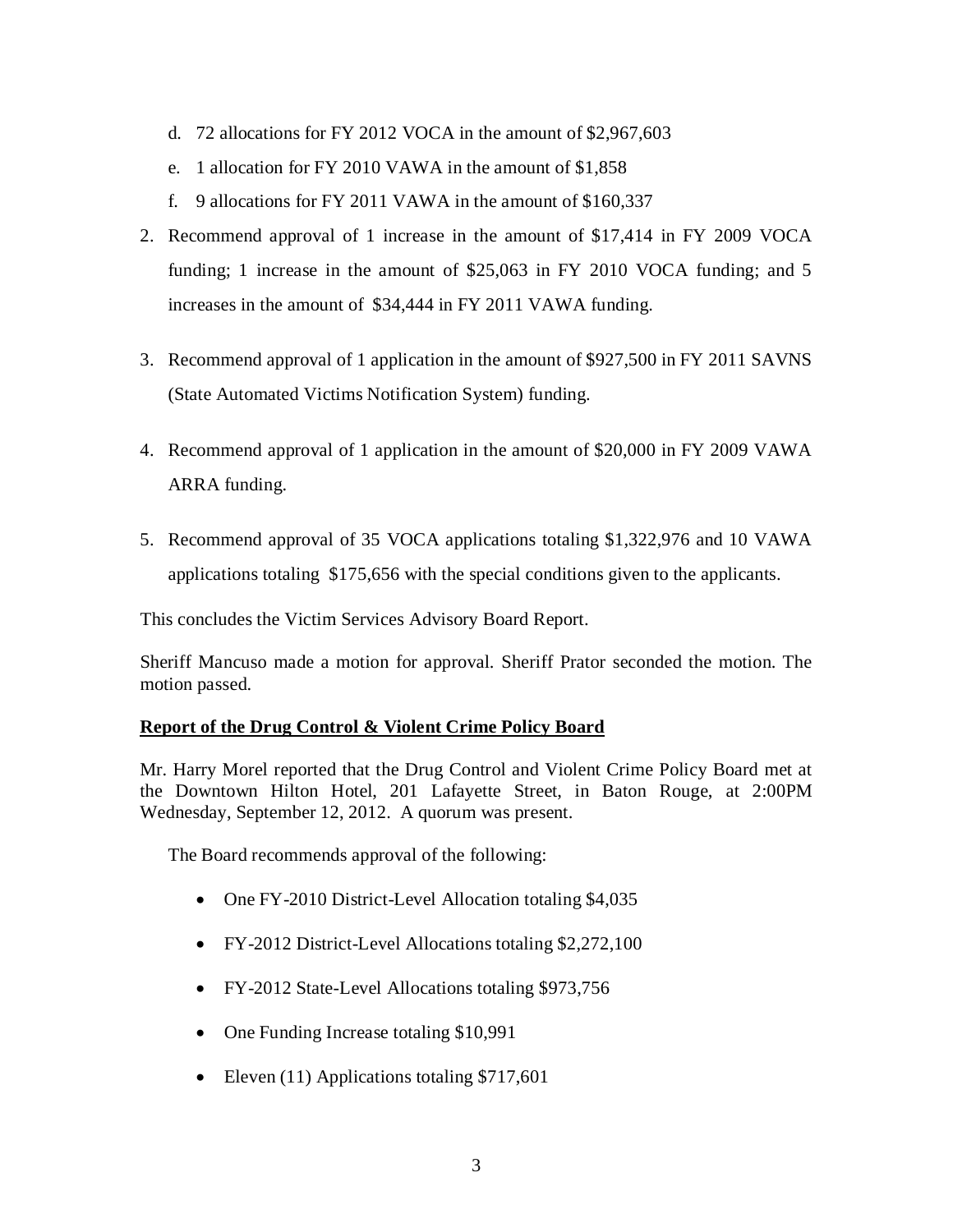- Four (4) Confidential Applications totaling \$240,285
- Restored Allocation [East Carroll Parish Sheriff] totaling \$7,069

This concludes the Drug Control and Violent Crime Policy Board Report.

Sheriff Prator made a motion for approval. Sheriff Austin Daniel seconded the motion. The motion passed.

# **Juvenile Justice & Delinquency Prevention Advisory Board**

Mr. Bill Landry reported that the JJDP Advisory Board met at the Hilton Baton Rouge Capitol Center in Baton Rouge at 10:00 a.m., Wednesday, September 12, 2012. A quorum was present.

The Board recommends approval on the following:

1. 1 increase in the amount of \$13,000 in fiscal year 2009 JJDP funding; 10

increases in the amount of \$89,966 in fiscal year 2010 JABG funding, and

1 increase in the amount of \$35,553 in fiscal year 2010 JJDP funding.

2. 4 JABG applications totaling \$39,720 and 1 Title V application totaling

\$25,000 with the special conditions given to the applicants.

This concludes the Juvenile Justice & Delinquency Prevention Advisory Board Report.

Sheriff Austin Daniel made a motion for approval. Sheriff Mancuso seconded the motion. The motion passed.

# **Drug Abuse Resistance Education (DARE) Advisory Board**

Sheriff Mike Stone reported that the Drug Abuse Resistance Education (D.A.R.E.) Advisory Board met on September 12, 2012 in Baton Rouge, Louisiana, at the Baton Rouge Hilton. A quorum was present.

The D.A.R.E. Advisory Board recommended approval of:

 **80** D.A.R.E. state-funded grant applications to **23** Police Departments, **1** City Constable's Office, **55** Parish Sheriff's Offices, and **1** D.A.R.E. Training Center grant.

The D.A.R.E. Advisory Board recommended tabling **1** application. **E13-4-005 Mamou**

# **Police Department**